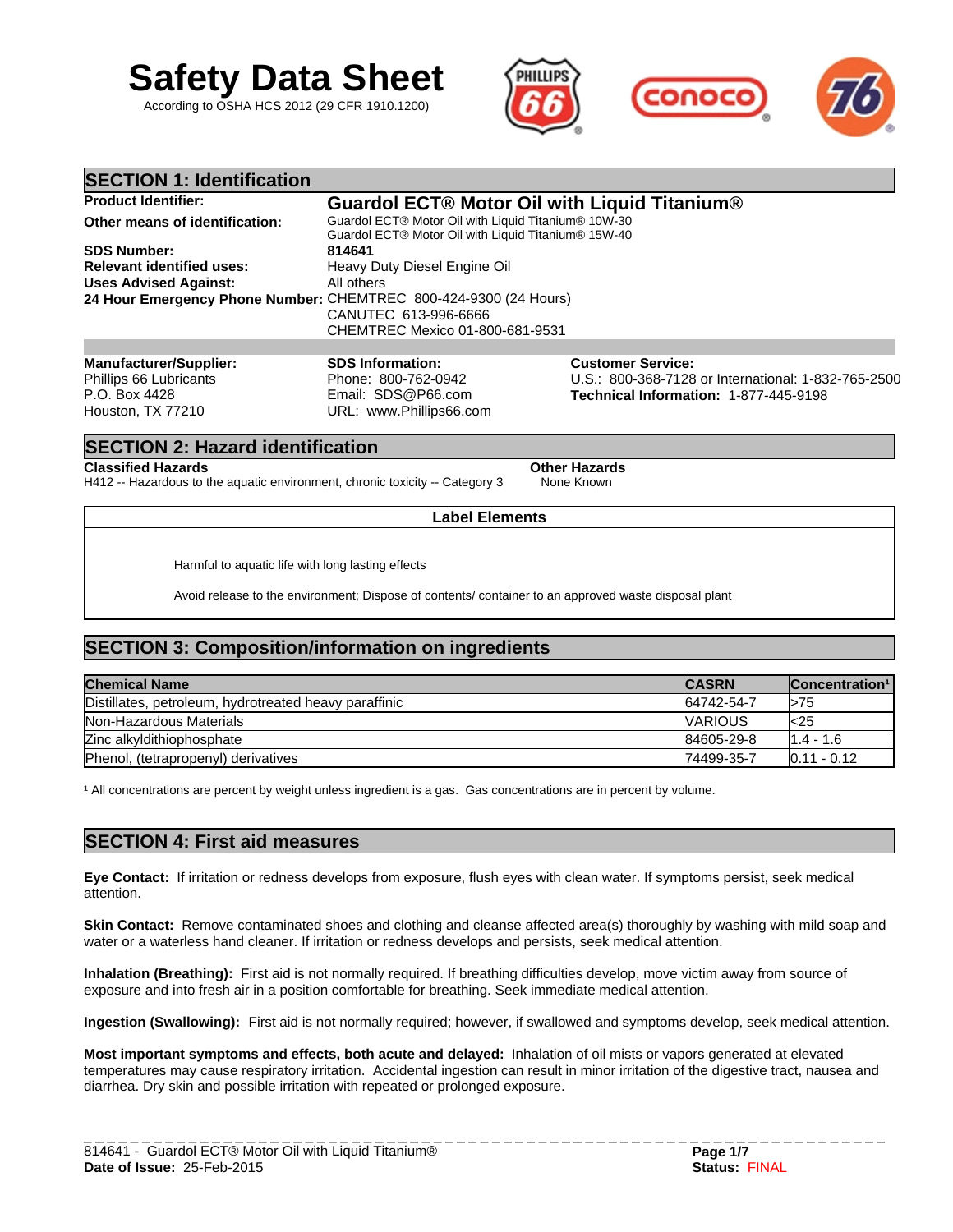**Notes to Physician:** Acute aspirations of large amounts of oil-laden material may produce a serious aspiration pneumonia. Patients who aspirate these oils should be followed for the development of long-term sequelae. Inhalation exposure to oil mists below current workplace exposure limits is unlikely to cause pulmonary abnormalities.

# **SECTION 5: Firefighting measures**

### **NFPA 704 Hazard Class**

**Health: 0 Flammability: 1 Instability: 0 0 0 (Minimal)** 

**Extinguishing Media:** Dry chemical, carbon dioxide, foam, or water spray is recommended. Water or foam may cause frothing of materials heated above 212°F / 100°C. Carbon dioxide can displace oxygen. Use caution when applying carbon dioxide in confined spaces. Simultaneous use of foam and water on the same surface is to be avoided as water destroys the foam.

### **Specific hazards arising from the chemical**

**Unusual Fire & Explosion Hazards:** This material may burn, but will not ignite readily. If container is not properly cooled, it can rupture in the heat of a fire.

**Hazardous Combustion Products:** Combustion may yield smoke, carbon monoxide, and other products of incomplete combustion. Oxides of sulfur, nitrogen or phosphorus may also be formed.

**Special protective actions for firefighters:** For fires beyond the initial stage, emergency responders in the immediate hazard area should wear protective clothing. When the potential chemical hazard is unknown, in enclosed or confined spaces, a self contained breathing apparatus should be worn. In addition, wear other appropriate protective equipment as conditions warrant (see Section 8).

Isolate immediate hazard area and keep unauthorized personnel out. Stop spill/release if it can be done safely. Move undamaged containers from immediate hazard area if it can be done safely. Water spray may be useful in minimizing or dispersing vapors and to protect personnel. Cool equipment exposed to fire with water, if it can be done safely. Avoid spreading burning liquid with water used for cooling purposes.

### **See Section 9 for Flammable Properties including Flash Point and Flammable (Explosive) Limits**

### **SECTION 6: Accidental release measures**

**Personal precautions, protective equipment and emergency procedures:** This material may burn, but will not ignite readily. Keep all sources of ignition away from spill/release. Stay upwind and away from spill/release. Avoid direct contact with material. For large spillages, notify persons down wind of the spill/release, isolate immediate hazard area and keep unauthorized personnel out. Wear appropriate protective equipment, including respiratory protection, as conditions warrant (see Section 8). See Sections 2 and 7 for additional information on hazards and precautionary measures.

**Environmental Precautions:** Stop and contain spill/release if it can be done safely. Prevent spilled material from entering sewers, storm drains, other unauthorized drainage systems, and natural waterways. Use water sparingly to minimize environmental contamination and reduce disposal requirements. If spill occurs on water notify appropriate authorities and advise shipping of any hazard. Spills into or upon navigable waters, the contiguous zone, or adjoining shorelines that cause a sheen or discoloration on the surface of the water, may require notification of the National Response Center (phone number 800-424-8802).

**Methods and material for containment and cleaning up:** Notify relevant authorities in accordance with all applicable regulations. Immediate cleanup of any spill is recommended. Dike far ahead of spill for later recovery or disposal. Absorb spill with inert material such as sand or vermiculite, and place in suitable container for disposal. If spilled on water remove with appropriate methods (e.g. skimming, booms or absorbents). In case of soil contamination, remove contaminated soil for remediation or disposal, in accordance with local regulations.

Recommended measures are based on the most likely spillage scenarios for this material; however local conditions and regulations may influence or limit the choice of appropriate actions to be taken. See Section 13 for information on appropriate disposal.

# **SECTION 7: Handling and storage**



\_ \_ \_ \_ \_ \_ \_ \_ \_ \_ \_ \_ \_ \_ \_ \_ \_ \_ \_ \_ \_ \_ \_ \_ \_ \_ \_ \_ \_ \_ \_ \_ \_ \_ \_ \_ \_ \_ \_ \_ \_ \_ \_ \_ \_ \_ \_ \_ \_ \_ \_ \_ \_ \_ \_ \_ \_ \_ \_ \_ \_ \_ \_ \_ \_ \_ \_ \_ \_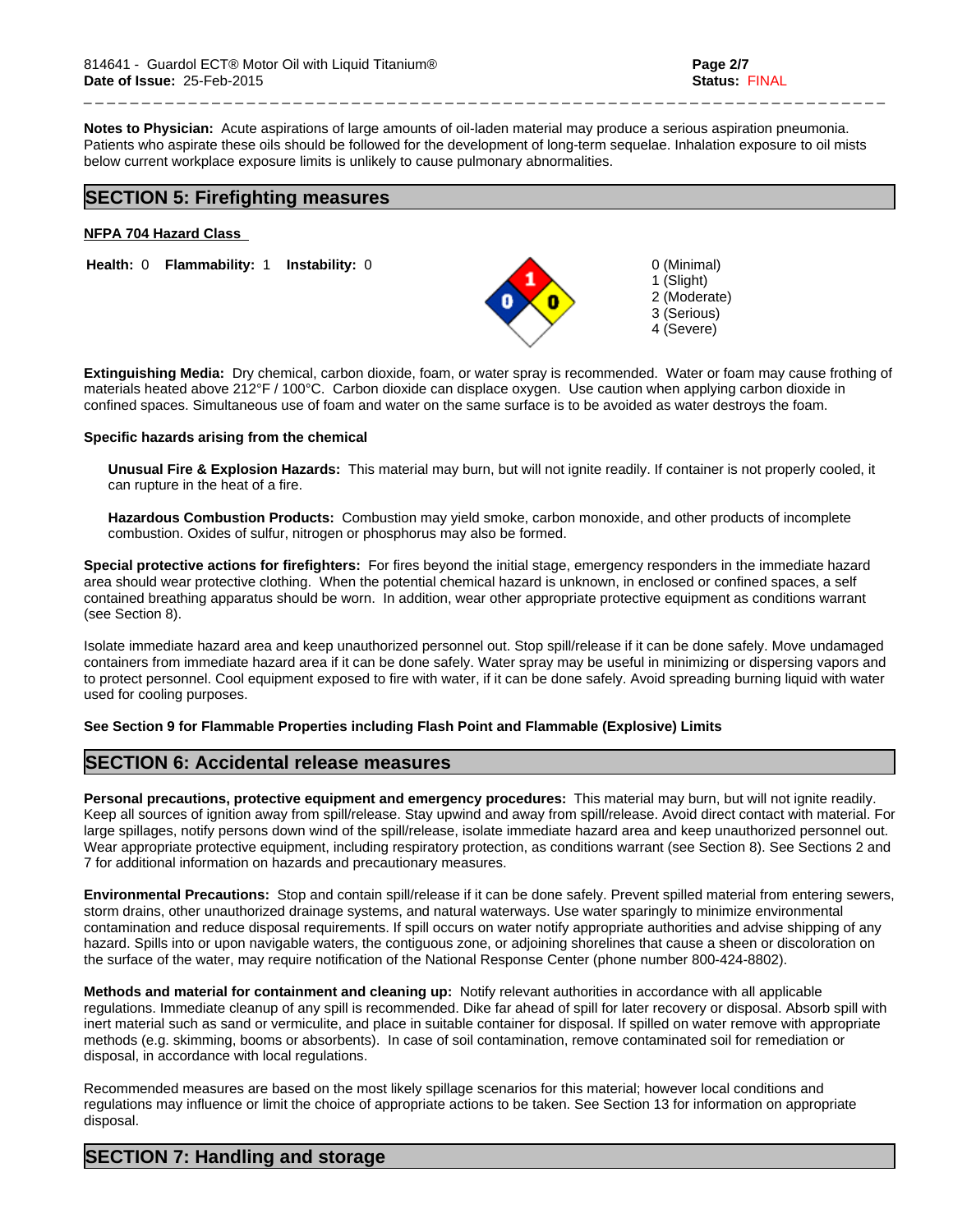**Precautions for safe handling:** Keep away from flames and hot surfaces. Wash thoroughly after handling. Use good personal hygiene practices and wear appropriate personal protective equipment (see section 8). Spills will produce very slippery surfaces. Used motor oils have been shown to cause skin cancer in mice after repeated application to the skin without washing. Brief or intermittent skin contact with used motor oil is not expected to cause harm if the oil is thoroughly removed by washing with soap and water. Do not enter confined spaces such as tanks or pits without following proper entry procedures such as ASTM D-4276 and 29CFR 1910.146. Do not wear contaminated clothing or shoes.

\_ \_ \_ \_ \_ \_ \_ \_ \_ \_ \_ \_ \_ \_ \_ \_ \_ \_ \_ \_ \_ \_ \_ \_ \_ \_ \_ \_ \_ \_ \_ \_ \_ \_ \_ \_ \_ \_ \_ \_ \_ \_ \_ \_ \_ \_ \_ \_ \_ \_ \_ \_ \_ \_ \_ \_ \_ \_ \_ \_ \_ \_ \_ \_ \_ \_ \_ \_ \_

**Conditions for safe storage:** Keep container(s) tightly closed and properly labeled. Use and store this material in cool, dry, well-ventilated area away from heat and all sources of ignition. Store only in approved containers. Keep away from any incompatible material (see Section 10). Protect container(s) against physical damage.

"Empty" containers retain residue and may be dangerous. Do not pressurize, cut, weld, braze, solder, drill, grind, or expose such containers to heat, flame, sparks, or other sources of ignition. They may explode and cause injury or death. "Empty" drums should be completely drained, properly bunged, and promptly shipped to the supplier or a drum reconditioner. All containers should be disposed of in an environmentally safe manner and in accordance with governmental regulations. Before working on or in tanks which contain or have contained this material, refer to OSHA regulations, ANSI Z49.1, and other references pertaining to cleaning, repairing, welding, or other contemplated operations.

# **SECTION 8: Exposure controls/personal protection**

| <b>Chemical Name</b>                       | <b>ACGIH</b>              | <b>OSHA</b>               | Other |
|--------------------------------------------|---------------------------|---------------------------|-------|
| Distillates, petroleum, hydrotreated heavy | TWA: $5mq/m3$             | TWA: $5$ ma/m $3$         | ---   |
| baraffinic                                 | STEL: $10 \text{ mg/m}^3$ | as Oil Mist. if Generated |       |
|                                            | as Oil Mist, if Generated |                           |       |

**Note: State, local or other agencies or advisory groups may have established more stringent limits. Consult an industrial hygienist or similar professional, or your local agencies, for further information.**

**Engineering controls:** If current ventilation practices are not adequate to maintain airborne concentrations below the established exposure limits, additional engineering controls may be required.

**Eye/Face Protection:** The use of eye protection that meets or exceeds ANSI Z.87.1 is recommended to protect against potential eye contact, irritation, or injury. Depending on conditions of use, a face shield may be necessary.

**Skin/Hand Protection:** The use of gloves impervious to the specific material handled is advised to prevent skin contact. Users should check with manufacturers to confirm the breakthrough performance of their products. Suggested protective materials: Nitrile

**Respiratory Protection:** Where there is potential for airborne exposure above the exposure limit a NIOSH certified air purifying respirator equipped with R or P95 filters may be used.

A respiratory protection program that meets or is equivalent to OSHA 29 CFR 1910.134 and ANSI Z88.2 should be followed whenever workplace conditions warrant a respirator's use. Air purifying respirators provide limited protection and cannot be used in atmospheres that exceed the maximum use concentration (as directed by regulation or the manufacturer's instructions), in oxygen deficient (less than 19.5 percent oxygen) situations, or under conditions that are immediately dangerous to life and health (IDLH).

**Suggestions provided in this section for exposure control and specific types of protective equipment are based on readily available information. Users should consult with the specific manufacturer to confirm the performance of their protective equipment. Specific situations may require consultation with industrial hygiene, safety, or engineering professionals.**

# **SECTION 9: Physical and chemical properties**

**Note:** Unless otherwise stated, values are determined at 20°C (68°F) and 760 mm Hg (1 atm). Data represent typical values and are not intended to be specifications.

**Appearance:** Amber, Transparent **Flash Point:** > 410 °F / > 210 °C **Odor: Petroleum <b>Initial Boiling Point/Range:** No data **Odor Threshold:** No data **Vapor Pressure:** <1 mm Hg **Vapor Density (air=1):** >1 **Melting/Freezing Point:** No data **Upper Explosive Limits (vol % in air):** No data **Auto-ignition Temperature:** No data **Lower Explosive Limits (vol % in air):** No data **Decomposition Temperature:** No data **Evaporation Rate (nBuAc=1): No data** 

**Physical Form:** Liquid **Test Method:** Pensky-Martens Closed Cup (PMCC), ASTM D93, EPA 1010 **pH:** Not applicable **Partition Coefficient (n-octanol/water) (Kow):** No data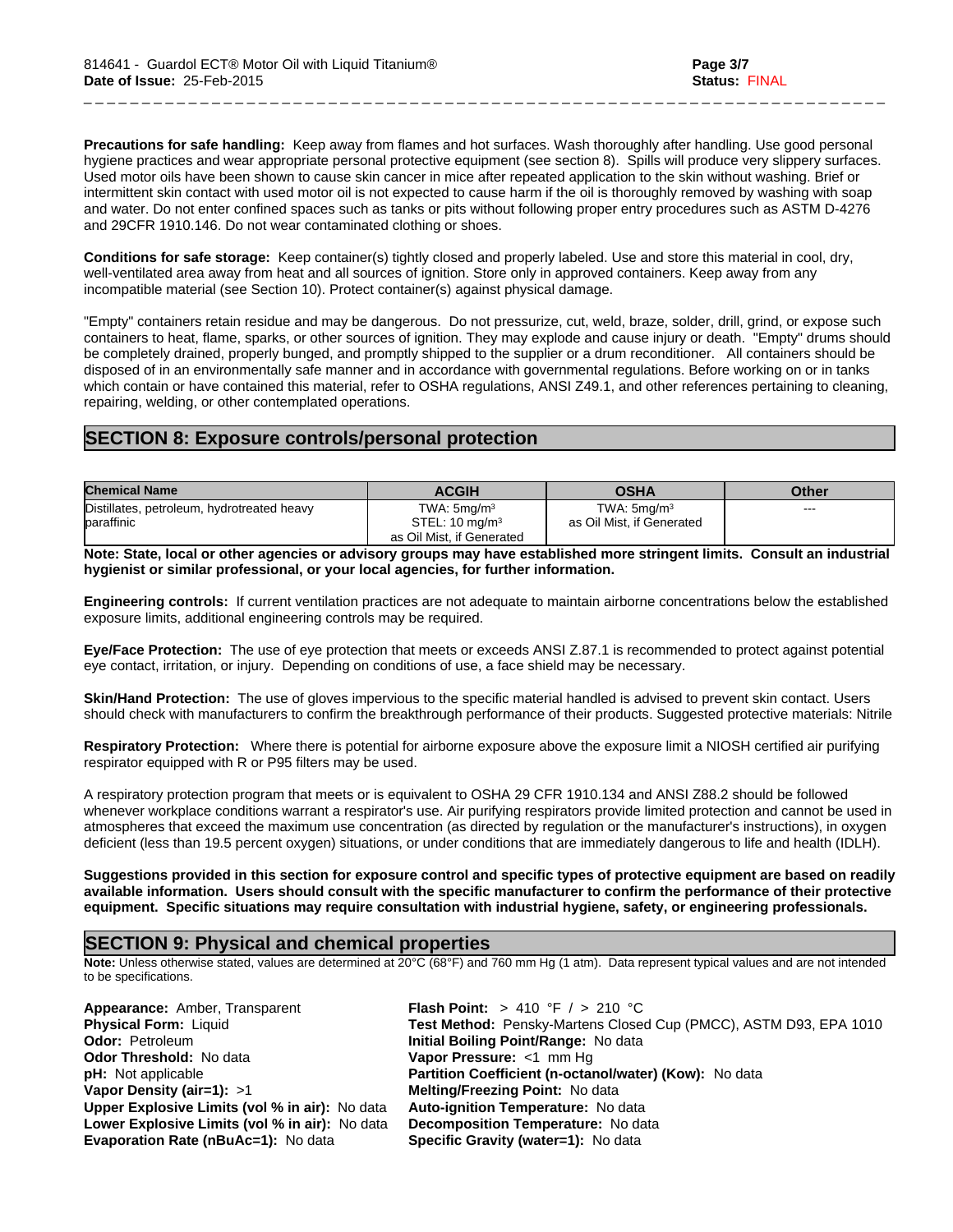**Particle Size:** Not applicable **Bulk Density:** 7.24 - 7.27 lbs/gal **Flammability (solid, gas):** Not applicable **Solubility in Water:** Negligible

**Percent Volatile:** Negligible **Viscosity:** 11.8 - 15.8 cSt @ 100°C; 80 - 117 cSt @ 40°C<br>**Flammability (solid, gas):** Not applicable **Pour Point:** < -40 °F / < -40 °C

\_ \_ \_ \_ \_ \_ \_ \_ \_ \_ \_ \_ \_ \_ \_ \_ \_ \_ \_ \_ \_ \_ \_ \_ \_ \_ \_ \_ \_ \_ \_ \_ \_ \_ \_ \_ \_ \_ \_ \_ \_ \_ \_ \_ \_ \_ \_ \_ \_ \_ \_ \_ \_ \_ \_ \_ \_ \_ \_ \_ \_ \_ \_ \_ \_ \_ \_ \_ \_

### **SECTION 10: Stability and reactivity**

**Reactivity:** Not chemically reactive.

**Chemical stability:** Stable under normal ambient and anticipated conditions of use.

**Possibility of hazardous reactions:** Hazardous reactions not anticipated.

**Conditions to avoid:** Extended exposure to high temperatures can cause decomposition. Avoid all possible sources of ignition.

**Incompatible materials:** Avoid contact with strong oxidizing agents and strong reducing agents.

**Hazardous decomposition products:** Not anticipated under normal conditions of use, During use in engines, contamination of oil with low levels of hazardous fuel combustion by-products (e.g. polycyclic aromatic hydrocarbons) may occur.

### **SECTION 11: Toxicological information**

### **Information on Toxicological Effects**

| <b>Substance / Mixture</b> |                        |                               |                           |  |  |
|----------------------------|------------------------|-------------------------------|---------------------------|--|--|
| <b>Acute Toxicity</b>      | <b>Hazard</b>          | <b>Additional Information</b> | LC50/LD50 Data            |  |  |
|                            |                        |                               |                           |  |  |
| Inhalation                 | Unlikely to be harmful |                               | >5 mg/L (mist, estimated) |  |  |
|                            |                        |                               |                           |  |  |
| <b>Dermal</b>              | Unlikely to be harmful |                               | > 2 g/kg (estimated)      |  |  |
|                            |                        |                               |                           |  |  |
| Oral                       | Unlikely to be harmful |                               | > 5 g/kg (estimated)      |  |  |
|                            |                        |                               |                           |  |  |

**Aspiration Hazard:** Not expected to be an aspiration hazard.

**Skin Corrosion/Irritation:** Causes mild skin irritation. Repeated exposure may cause skin dryness or cracking.

**Serious Eye Damage/Irritation:** Causes mild eye irritation.

**Skin Sensitization:** No information available on the mixture, however none of the components have been classified for skin sensitization (or are below the concentration threshold for classification).

**Respiratory Sensitization:** No information available.

**Specific Target Organ Toxicity (Single Exposure):** No information available on the mixture, however none of the components have been classified for target organ toxicity (or are below the concentration threshold for classification).

**Specific Target Organ Toxicity (Repeated Exposure):** No information available on the mixture, however none of the components have been classified for target organ toxicity (or are below the concentration threshold for classification).

**Carcinogenicity:** No information available on the mixture, however none of the components have been classified for carcinogenicity (or are below the concentration threshold for classification).

**Germ Cell Mutagenicity:** No information available on the mixture, however none of the components have been classified for germ cell mutagenicity (or are below the concentration threshold for classification).

**Reproductive Toxicity:** No information available on the mixture, however none of the components have been classified for reproductive toxicity (or are below the concentration threshold for classification).

**Information on Toxicological Effects of Components Distillates, petroleum, hydrotreated heavy paraffinic**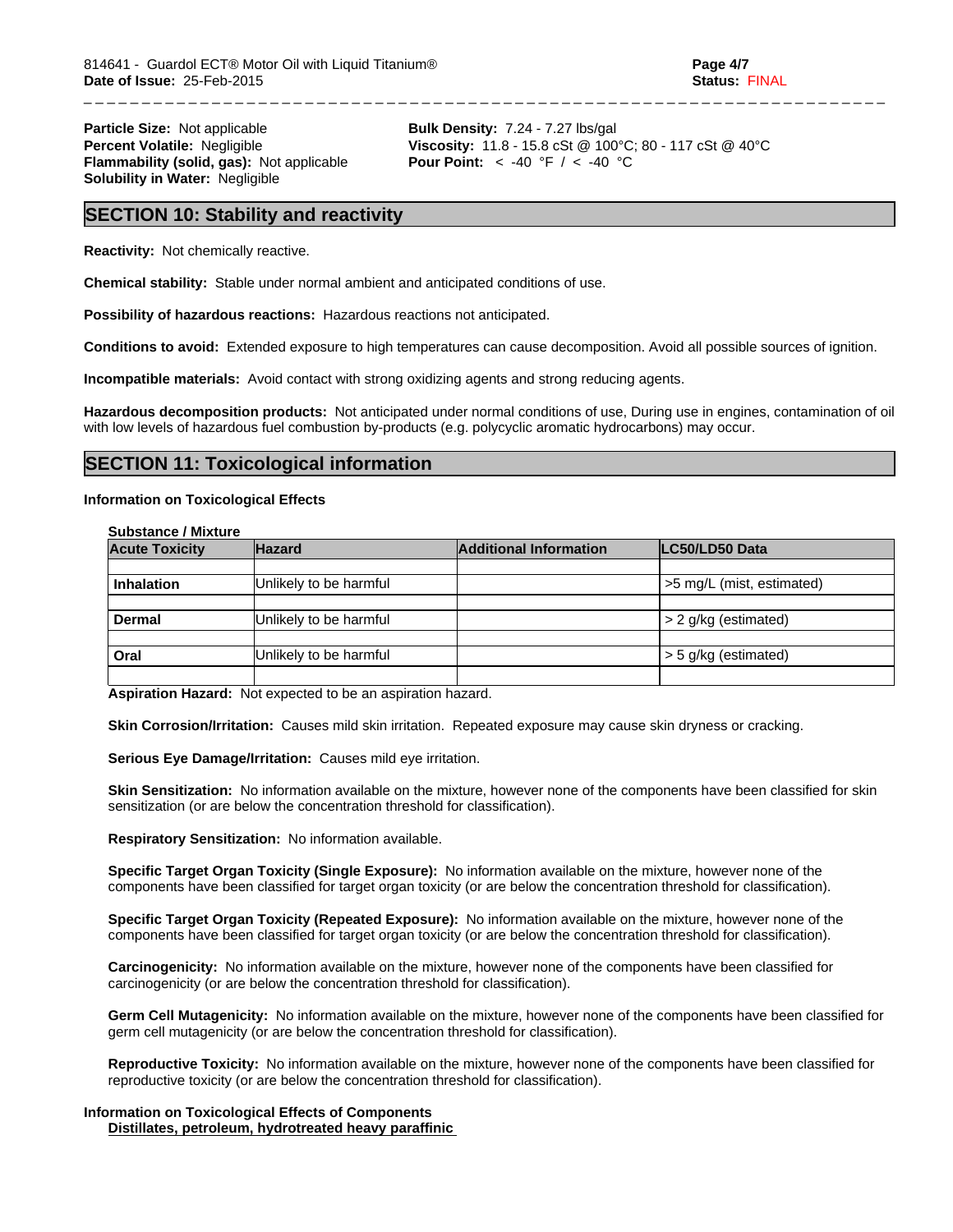*Carcinogenicity:* This oil has been highly refined by a variety of processes to reduce aromatics and improve performance characteristics. It meets the IP-346 criteria of less than 3 percent PAH's and is not considered a carcinogen by the International Agency for Research on Cancer.

\_ \_ \_ \_ \_ \_ \_ \_ \_ \_ \_ \_ \_ \_ \_ \_ \_ \_ \_ \_ \_ \_ \_ \_ \_ \_ \_ \_ \_ \_ \_ \_ \_ \_ \_ \_ \_ \_ \_ \_ \_ \_ \_ \_ \_ \_ \_ \_ \_ \_ \_ \_ \_ \_ \_ \_ \_ \_ \_ \_ \_ \_ \_ \_ \_ \_ \_ \_ \_

### **Phenol, (tetrapropenyl) derivatives**

*Reproductive Toxicity:* This product contains low levels of phenol, (tetrapropenyl) derivatives. Rats given high, repeated daily doses of phenol, (tetrapropenyl) derivatives by oral intubation experienced adverse reproductive effects. Pregnant rats given high, repeated daily doses of phenol, (tetrapropenyl) derivatives by oral intubation gave birth to pups with cleft palate and skeletal malformations at dose levels that caused maternal toxicity. Follow-up studies of phenol, (tetrapropenyl) derivatives in finished lubricating fluids demonstrated a no-observed effect level of 1.78 wt%.

# **SECTION 12: Ecological information**

### **GHS Classification:**

**H412 -- Hazardous to the aquatic environment, chronic toxicity -- Category 3** Harmful to aquatic life with long lasting effects.

**Toxicity:** Harmful to aquatic organisms, may cause long-term adverse effects in the aquatic environment

**Persistence and Degradability:** The hydrocarbons in this material are not readily biodegradable, but since they can be degraded by microorganisms, they are regarded as inherently biodegradable.

**Bioaccumulative Potential:** Log Kow values measured for the hydrocarbon components of this material are greater than 5.3, and therefore regarded as having the potential to bioaccumulate. In practice, metabolic processes may reduce bioconcentration.

**Mobility in Soil:** Volatilization to air is not expected to be a significant fate process due to the low vapor pressure of this material. In water, base oils will float and spread over the surface at a rate dependent upon viscosity. There will be significant removal of hydrocarbons from the water by sediment adsorption. In soil and sediment, hydrocarbon components will show low mobility with adsorption to sediments being the predominant physical process. The main fate process is expected to be slow biodegradation of the hydrocarbon constituents in soil and sediment.

**Other adverse effects:** None anticipated.

# **SECTION 13: Disposal considerations**

The generator of a waste is always responsible for making proper hazardous waste determinations and needs to consider state and local requirements in addition to federal regulations. This material, if discarded as produced, would not be a federally regulated RCRA "listed" hazardous waste and is not believed to exhibit characteristics of hazardous waste. See Sections 7 and 8 for information on handling, storage and personal protection and Section 9 for physical/chemical properties. It is possible that the material as produced contains constituents which are not required to be listed in the SDS but could affect the hazardous waste determination. Additionally, use which results in chemical or physical change of this material could subject it to regulation as a hazardous waste.This material under most intended uses would become "Used Oil" due to contamination by physical or chemical impurities. Whenever possible, Recycle used oil in accordance with applicable federal and state or local regulations. Container contents should be completely used and containers should be emptied prior to discard.

# **SECTION 14: Transport information**

| U.S. Department of Transportation (DOT)       |                                                                                                                                           |
|-----------------------------------------------|-------------------------------------------------------------------------------------------------------------------------------------------|
| <b>Shipping Description:</b>                  | Not regulated                                                                                                                             |
| Note:                                         | If shipped by land in a packaging having a capacity of 3,500 gallons or more, the<br>provisions of 49 CFR, Part 130 apply. (Contains oil) |
| International Maritime Dangerous Goods (IMDG) |                                                                                                                                           |
| <b>Shipping Description:</b>                  | Not regulated                                                                                                                             |
| Note:                                         | U.S. DOT compliance requirements may apply. See 49 CFR 171.22, 23 & 25.                                                                   |
|                                               | Transport in bulk according to Annex II of MARPOL 73/78 and the IBC Code:                                                                 |
| Not applicable                                |                                                                                                                                           |
|                                               |                                                                                                                                           |

**International Civil Aviation Org. / International Air Transport Assoc. (ICAO/IATA) UN/ID #:** *Not regulated*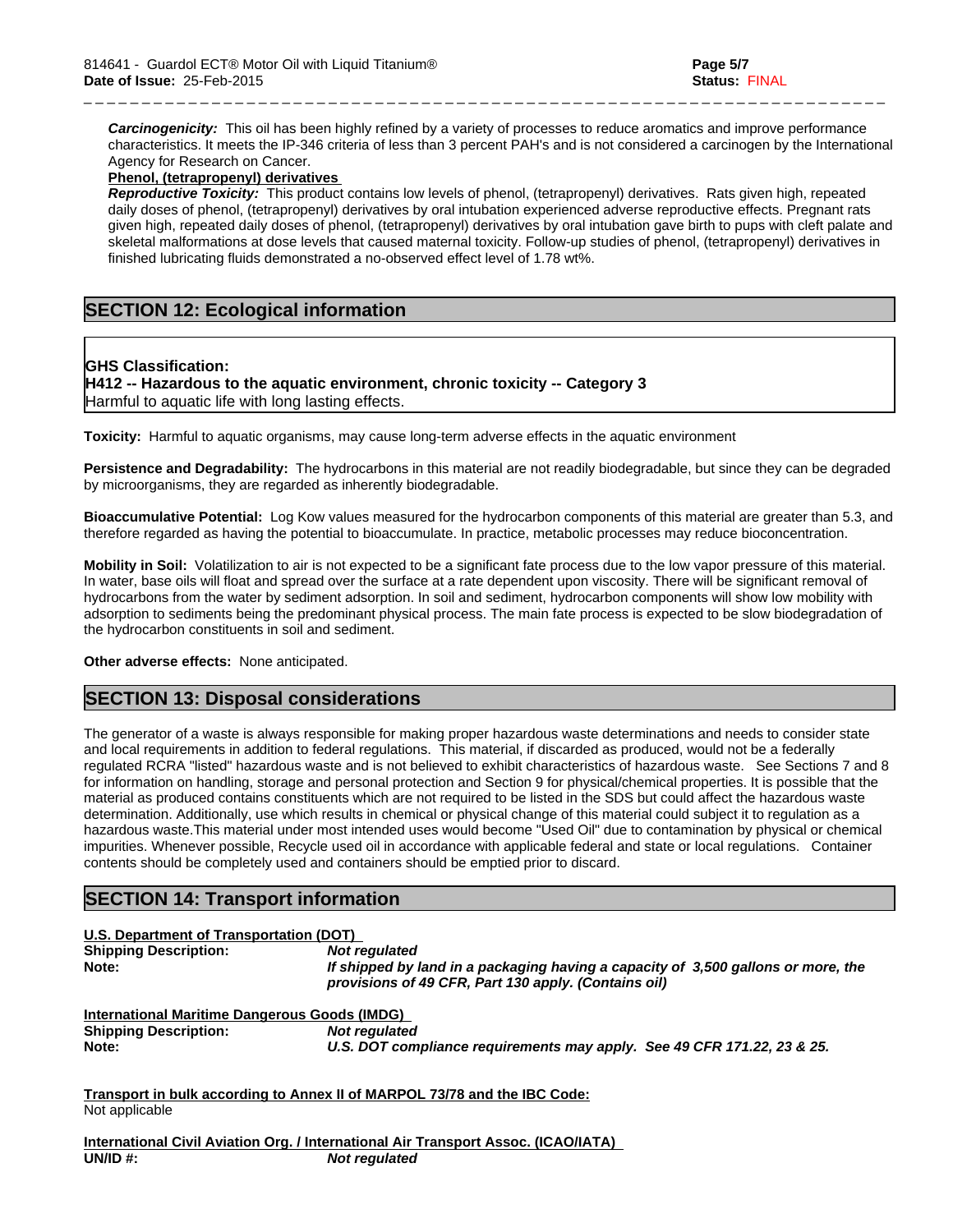\_ \_ \_ \_ \_ \_ \_ \_ \_ \_ \_ \_ \_ \_ \_ \_ \_ \_ \_

| Note:                           | U.S. DOT compliance requirements may apply. See 49 CFR 171.22, 23 & 24. |          |                           |                     |
|---------------------------------|-------------------------------------------------------------------------|----------|---------------------------|---------------------|
|                                 |                                                                         | LTD. QTY | <b>Passenger Aircraft</b> | Cargo Aircraft Only |
| <b>Packaging Instruction #:</b> |                                                                         | $--$     | $- - -$                   | $- - -$             |
| Max. Net Qty. Per Package:      |                                                                         | $--$     | $- - -$                   | $- - -$             |

### **SECTION 15: Regulatory information**

### **CERCLA/SARA - Section 302 Extremely Hazardous Substances and TPQs (in pounds):**

This material does not contain any chemicals subject to the reporting requirements of SARA 302 and 40 CFR 372.

### **CERCLA/SARA - Section 311/312 (Title III Hazard Categories)**

| <b>Acute Health Hazard:</b>   | N٥ |  |
|-------------------------------|----|--|
| <b>Chronic Health Hazard:</b> | N٥ |  |
| Fire Hazard:                  | No |  |
| <b>Pressure Hazard:</b>       | N٥ |  |
| <b>Reactive Hazard:</b>       | N٥ |  |

### **CERCLA/SARA - Section 313 and 40 CFR 372:**

This material contains the following chemicals subject to the reporting requirements of Section 313 of SARA Title III and 40 CFR 372:

| <b>Chemical Name</b>                                                 | concentration'                               | de minimis |
|----------------------------------------------------------------------|----------------------------------------------|------------|
| <b>Zinc</b><br>Compound(s)                                           |                                              | .0%        |
| All concentrations are percent by weight unless ingredient is a gas. | Gas concentrations are in percent by volume. |            |

### **EPA (CERCLA) Reportable Quantity (in pounds):**

This material does not contain any chemicals with CERCLA Reportable Quantities.

### **California Proposition 65:**

This material does not contain any chemicals which are known to the State of California to cause cancer, birth defects or other reproductive harm at concentrations that trigger the warning requirements of California Proposition 65.

#### **International Hazard Classification**

#### **Canada:**

This product has been classified in accordance with the hazard criteria of the Controlled Products Regulations (CPR) and the SDS contains all the information required by the Regulations.

### **WHMIS Hazard Class:**

none

#### **International Inventories**

All components are either listed on the US TSCA Inventory, or are not regulated under TSCA. All components are either on the DSL, or are exempt from DSL listing requirements.

### **U.S. Export Control Classification Number:** EAR99

| <b>SECTION 16: Other information</b> |                             |                     |                 |  |  |  |
|--------------------------------------|-----------------------------|---------------------|-----------------|--|--|--|
|                                      |                             |                     |                 |  |  |  |
| Date of Issue:                       | <b>Previous Issue Date:</b> | <b>ISDS Number:</b> | <b>IStatus:</b> |  |  |  |
| 25-Feb-2015                          | 111-Mar-2014                | 814641              | <b>FINAL</b>    |  |  |  |

### **Revised Sections or Basis for Revision:**

Identified Hazards (Section 2); Precautionary Statement(s) (Section 2); Composition (Section 3); Toxicological (Section 11); Environmental hazards (Section 12)

### **Precautionary Statements:**

P273 - Avoid release to the environment P501 - Dispose of contents/ container to an approved waste disposal plant